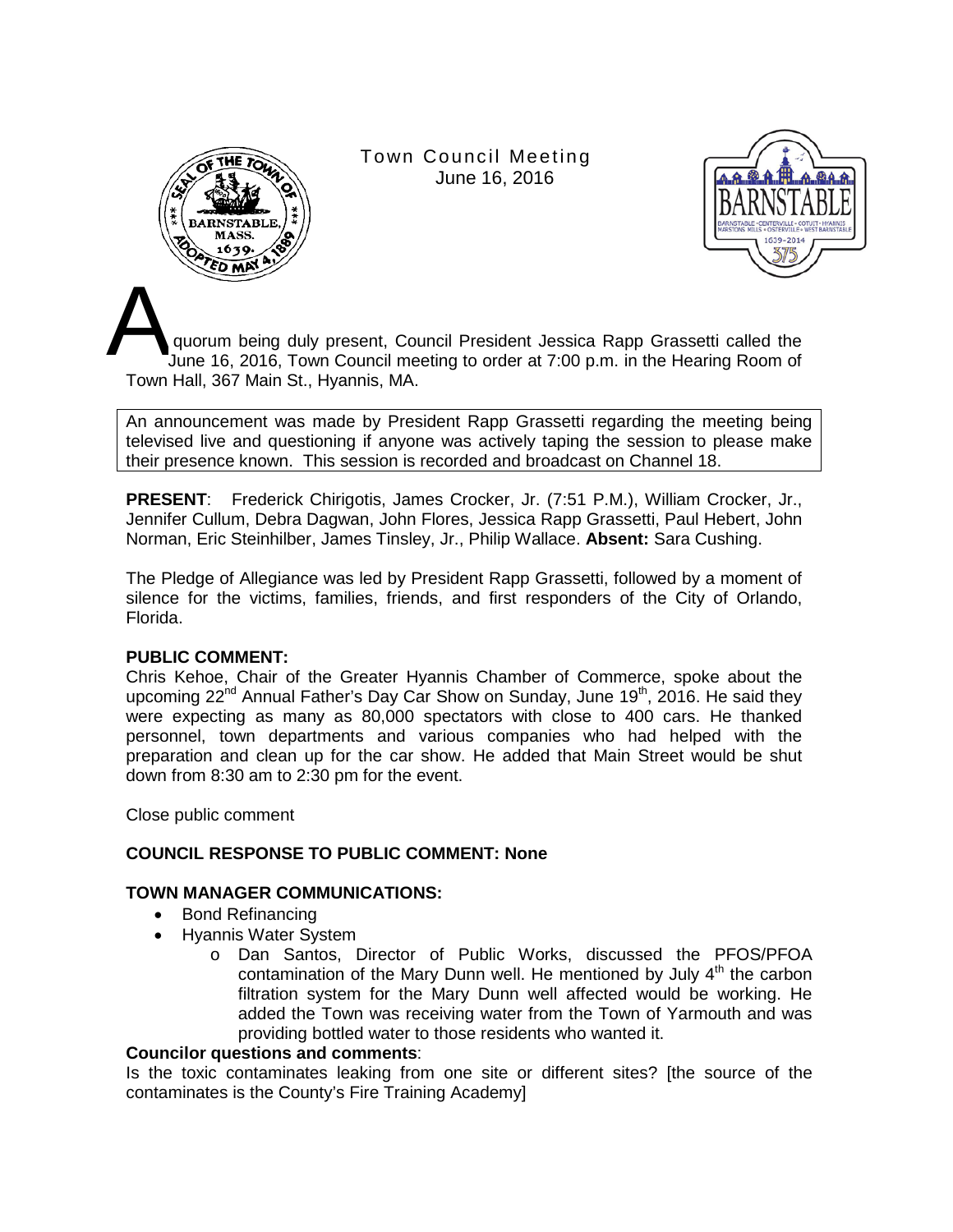- Calendar Year 2016 Action Plan (Exhibit A)
- Tom Lynch Proclamation Council thanked Tom Lynch for all his years of service to the Town.

**ACT ON MINUTES:** Upon a motion duly made and seconded it was voted to approve the minutes of the June 2, 2016 meeting. **VOTE**: **PASSES UNANIMOUS**

#### **COMMUNICATIONS – from elected officials, boards, committees, staff, commission reports, correspondence and announcements:**

Noticed a pamphlet concerning development on Sea Street and Pleasant Street - Please preserve the Sea Street and Pleasant Street neighborhood. Applicants who are interested in serving on the Board of Health please apply engineering and septic systems backgrounds a plus. Upcoming Hyannis Events: June 29<sup>th</sup> Walk on Wednesday – meet at JFK Museum at 6:30 PM; July  $4<sup>th</sup>$  Parade people can rides bicycles in the parade; July 19<sup>th</sup> Puppet show at the Library; July  $20<sup>th</sup>$  Kalmus Beach walk and picnic.

#### • **Martin J. Flynn Scholarship Awards**

The following students received \$400 dollar scholarships from the Martin J. Flynn Scholarship: Miranda Belanger – Merrimack College; Mia Crawley –Salem State University; Alicia Creswell – University of Mass Amherst; Alexander Damiecki – Babson College; Georgina Duffy-Hetzel – Fitchburg State University; Kristie Eddy – Emmanuel College; Sean Ford – Curry College; Ian Steenstra – Rennselaer Polytechnic Institute; Alexa Wilson – Southern Connecticut State University; Andrew Wiseman – Wentworth Institute of technology.

**2016-054 AMENDING THE CODE PART I GENERAL ORDINANCES, CHAPTER 240 ZONING OF THE TOWN OF BARNSTABLE TO INCLUDE A HYANNIS PARKING OVERLAY DISTRICT INTRO: 12/03/15, 03/24/16, 05/05/16, 06/16/16**

This item was withdrawn with the understanding future changes will be made to this agenda item.

Upon a motion that was duly made and seconded agenda item 2016 – 054 was withdrawn **VOTE: PASSES UNANIMOUS**

#### **2016-122 APPROPRIATION ORDER IN THE AMOUNT \$63,119,885 FOR THE PURPOSE OF FUNDING THE TOWN'S FY 2017 BARNSTABLE PUBLIC SCHOOLS BUDGET INTRO: 05/19/16, 06/02/16, 06/16/16**

William Butler, Interim Superintendent of Schools, introduced Gareth Markwell, Assistant Finance Director who gave the rationale utilizing a PowerPoint Presentation. He discussed class size, enrichment opportunities, student demographics, enrollment, operating budget, budget expenditures, major changes, future ideas, accomplishments and accountability designations. [Exhibit B]

Open public hearing seeing no one closed public hearing.

*Councilor James Crocker arrived approximately at 7:51 P.M.*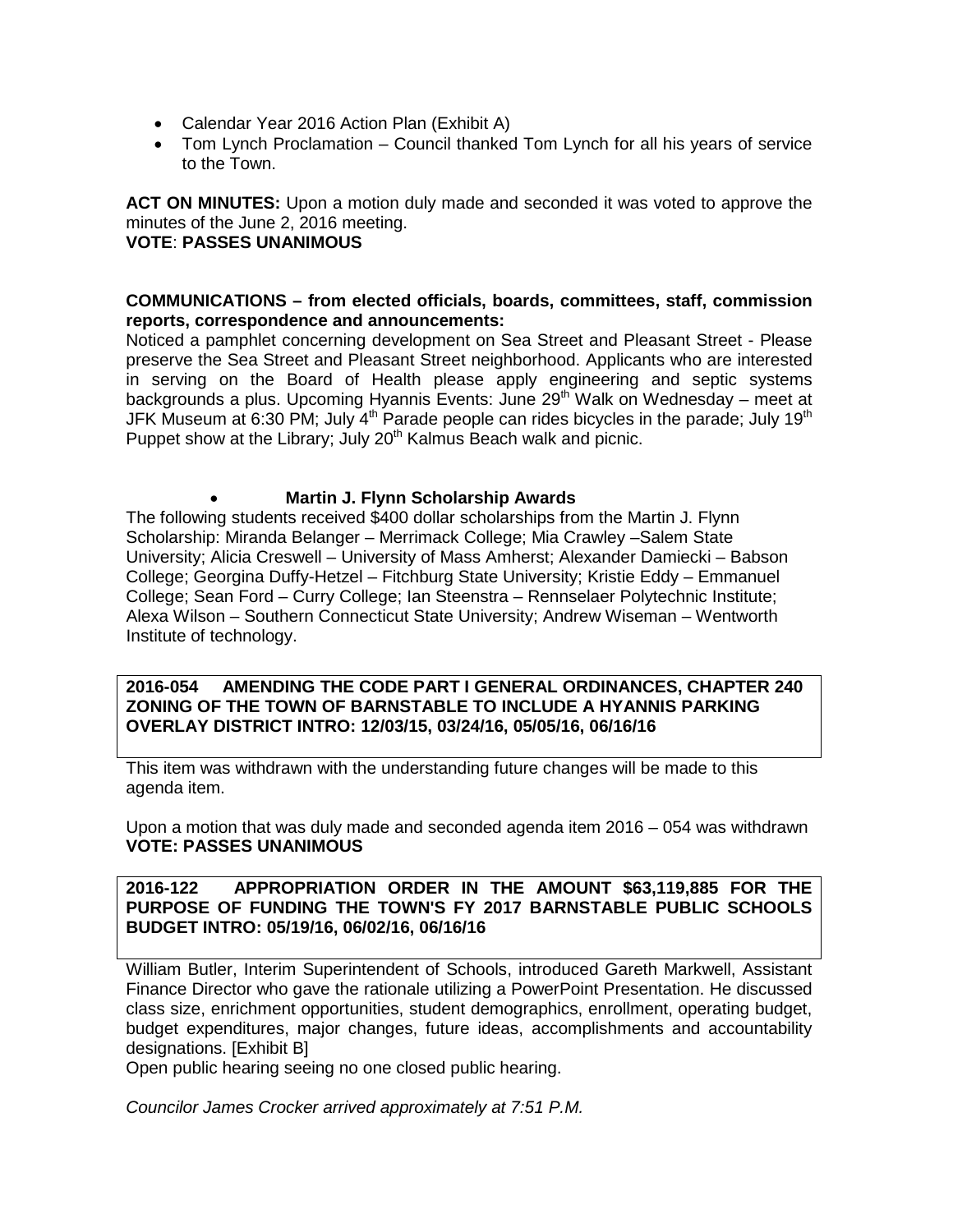#### **Councilor questions and comments**

Where is the funding coming from regarding a one time expenditures of \$20,000 [money is from District Savings Account] How many of the children passed the offered 24 Advanced Placement classes [100 percent of students taking the exams] How many and which languages are being taught at Barnstable High School [five languages French, Spanish, Latin, Greek and Mandarin]

#### Upon a motion duly made and seconded it was

**ORDERED**: That the sum **\$63,119,885** be appropriated for the purpose of funding the Town's FY 2017 Barnstable Public Schools budget, and that to meet this appropriation that **\$63,119,885** be raised from current year revenues as presented to the Town Council by the Town Manager.

#### **VOTE: PASSES 12 YES**

#### **2016-131 APPROPRIATION ORDER IN THE AMOUNT \$9,127,160 FOR THE PURPOSE OF FUNDING THE TOWN'S FISCAL YEAR 2017 DEPARTMENT OF PUBLIC WORKS GENERAL FUND BUDGET INTRO 05/19/2016, 06/02/2016 and 06/19/2016**

Dan Santos, Director of Public Works gave the rationale. He mentioned budget highlights and accomplishments.

Open public hearing seeing no one close public hearing **Councilor questions and comments**

There seems to be a significant cost increase in fees. The Town should look at Pay as you go ideas. Is the GPS systems installed in the trucks? [yes installed for snow and ice information] Private haulers have changed their pricing. We need to look at acquiring a new weigh scale

#### Upon a motion duly made and seconded it was

**ORDERED:** That the sum of **\$9,127,160** be appropriated for the purpose of funding the Town's Fiscal Year 2017 Department of Public Works General Fund budget, and to meet such appropriation, that **\$9,056,590** be raised from current year revenue, **\$45,570** be transferred from the Embarkation Fee Special Revenue Fund and **\$25,000** be transferred from the Bismore Park Special Revenue Fund, as presented to the Town Council by the Town Manager.

#### **VOTE: PASSES 12 YES**

**2016-132 APPROPRIATION ORDER IN THE AMOUNT \$3,403,815 FOR THE PURPOSE OF FUNDING THE TOWN'S FISCAL YEAR 2017 DEPARTMENT OF PUBLIC WORKS SOLID WASTE ENTERPRISE FUND BUDGET INTRO: 05/19/16, 06/02/16, 06/16/16**

Dan Santos, Director of Public Works gave the rationale. Open public hearing seeing no one close public hearing

Upon a motion duly made and seconded it was

**ORDERED:** That the sum of **\$3,403,815** be appropriated for the purpose of funding the Town's Fiscal Year 2017 Department of Public Works Solid Waste Enterprise Fund budget, and to meet such appropriation that **\$3,077,007** be raised from current year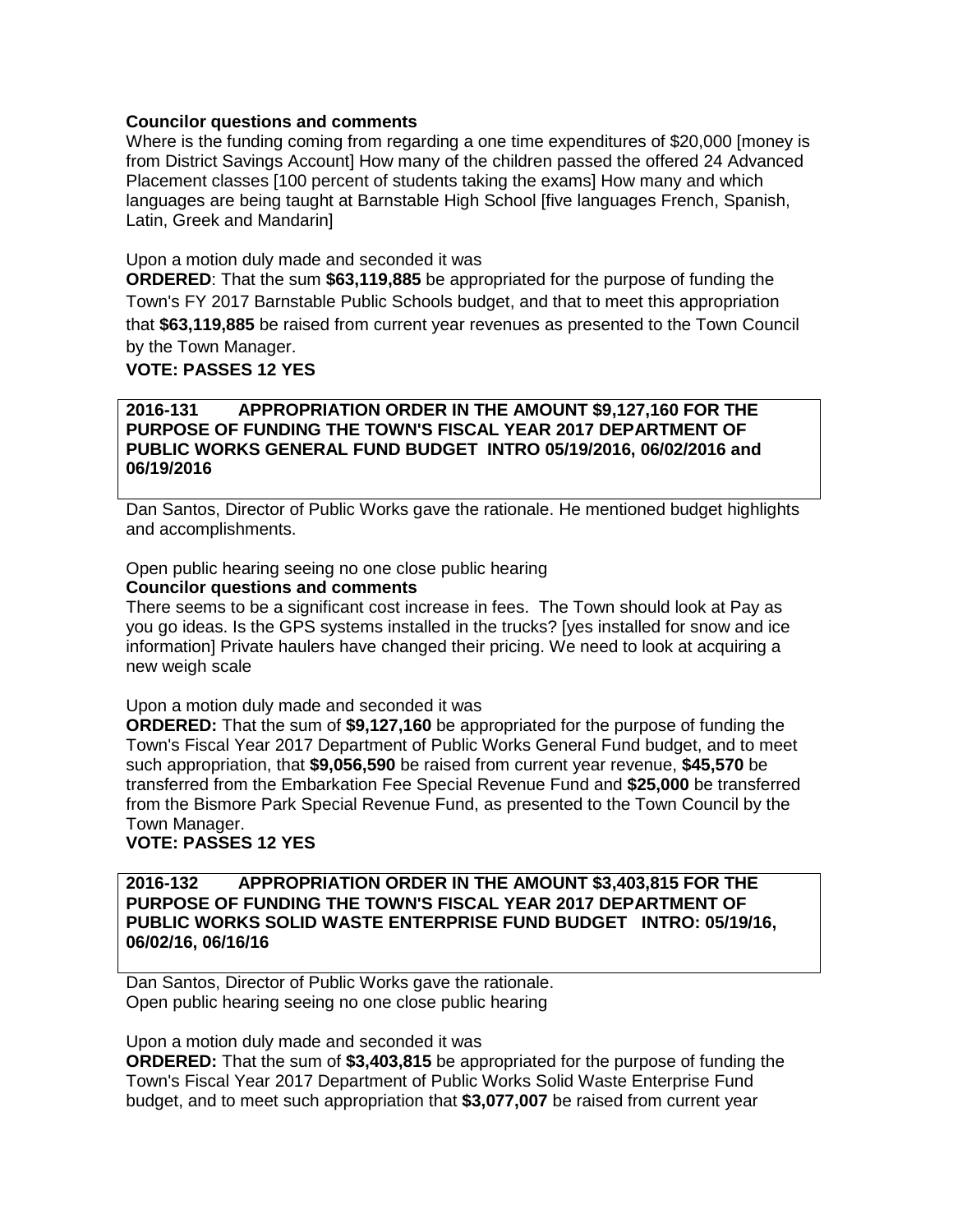revenues by the solid waste facility, and that **\$326,808** be transferred from the Solid Waste Enterprise Fund reserves, as presented to the Town Council by the Town Manager. **VOTE: PASSES 12 YES** 

# **2016-133 APPROPRIATION ORDER IN THE AMOUNT \$4,692,412 FOR THE PURPOSE OF FUNDING THE TOWN'S FISCAL YEAR 2017 DEPARTMENT OF PUBLIC WORKS WATER POLLUTION CONTROL ENTERPRISE FUND BUDGET INTRO: 05/19/16, 06/02/16, 06/16/16**

Open public hearing seeing no one close public hearing

Upon a motion duly made and seconded it was

**ORDERED:** That the sum of **\$4,692,412** to be appropriated for the purpose of funding the Town's Fiscal Year 2017 Department of Public Works Water Pollution Control Enterprise Fund budget, and to meet such appropriation that **\$4,692,412** be raised from current year revenues by the Water Pollution Control Facility, as presented to the Town Council by the Town Manager.

**VOTE: PASSES 12 YES** 

#### **2016-134 APPROPRIATION ORDER IN THE AMOUNT \$5,270,312 FOR THE PURPOSE OF FUNDING THE TOWN'S FISCAL YEAR 2017 DEPARTMENT OF PUBLIC WORKS WATER SUPPLY ENTERPRISE FUND BUDGET INTRO: 05/19/16, 06/02/16, 06/16/16**

Open public hearing seeing no one close public hearing

Upon a motion duly made and seconded it was

**ORDERED:** That the sum of **\$5,270,312** be appropriated for the purpose of funding the Town's Fiscal Year 2017 Department of Public Works Water Supply Enterprise Fund budget, and to meet such appropriation that **\$5,270,312** be raised from current year revenues by the Water Supply Enterprise Fund operations, as presented to the Town Council by the Town Manager.

# **VOTE: PASSES 12 YES**

#### **2016-139 APPROPRIATION ORDER IN THE AMOUNT \$9,172,108 FOR THE PURPOSE OF FUNDING THE TOWN'S FISCAL YEAR 2017 GENERAL FUND DEBT SERVICE BUDGET INTRO: 05/19/16, 06/02/16, 06/16/16**

Mark Milne, Director of Finance gave the rationale. Open to public hearing seeing no one close public hearing

Upon a motion duly made and seconded it was

**ORDERED:** That the sum of **\$9,172,108** be appropriated for the purpose of funding the Town's Fiscal Year 2017 General Fund Debt Service budget, and to meet such appropriation, that **\$9,059,925** be raised from current year revenue, and that **\$59,283** be transferred from the Embarkation Fee Special Revenue Fund, and that **\$52,900** be transferred from the Bismore Park Special Revenue Fund, as presented to the Town Council by the Town Manager.

**VOTE: PASSES 12 YES**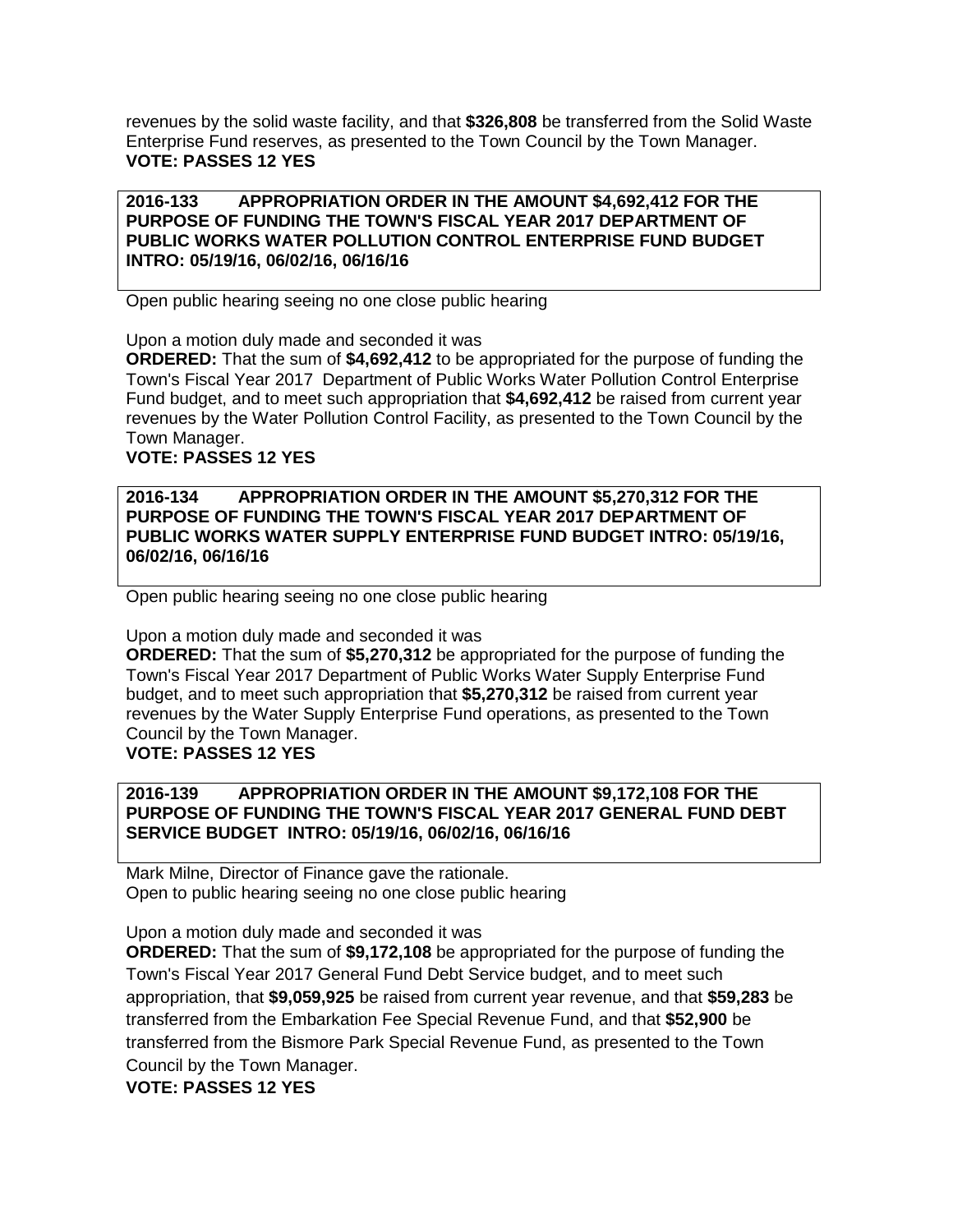#### **2016-140 APPROPRIATION ORDER IN THE AMOUNT \$1,900,990 FOR THE PURPOSE OF FUNDING THE TOWN'S FISCAL YEAR 2017 LIBRARY AND TOURISM GRANT BUDGETS INTRO: 05/19/16, 06/02/16, 06/16/16**

Mark Milne, Director of Finance gave the rationale. Open to public hearing

Gloria Rudman, Chair of the Library Committee, discussed the seven libraries their utilization by the large senior population, students and residents. The programs offered varied from special programs for students, to the availability of computers for residents, archival documents, as well lecture series.

Chris Kehoe, Chair of the Greater Hyannis Chamber of Commerce, spoke in support of the agenda item. He mentioned this funding allows for promotion and marketing of the seven libraries as well as other events like the Annual Father's Day Car Show.

Close public hearing

#### **Councilor questions and comments**

The seven libraries system is doing a great job and Council is proud of all its accomplishments.

Upon a motion duly made and seconded it was **ORDERED:** That the sum of **\$1,900,990** be raised and appropriated for the purpose of funding the Town's Fiscal Year 2017 Library and Tourism Grant budgets as presented to the Town Council by the Town Manager **VOTE: PASSES 11 YES 1 ABSTAIN (Crocker W)**

**2016-141 APPROPRIATION ORDER IN THE AMOUNT \$9,070,842 FOR THE PURPOSE OF FUNDING THE TOWN'S FISCAL YEAR 2017 INSURANCE, ASSESSMENTS, TRANSFERS AND OTHER FIXED COSTS BUDGETS INTRO: 05/19/16, 06/02/16, 06/16/16**

Open to public hearing seeing no one close public hearing

#### **Councilor questions and comments**

Who wrote the insurance policies? [Dowling and O'Neil Insurance Agency]

Upon a motion duly made and seconded it was

**ORDERED:** That the sum of **\$9,070,842** be raised and appropriated for the purpose of funding the Town's Fiscal Year 2017 Insurance, Assessments, Transfers and Other Fixed Costs budgets as presented to the Town Council by the Town Manager, and that the following sums be transferred from the Town's Enterprise Funds for the purpose of reimbursing administrative, employee benefit and insurance costs budgeted within the General Fund:

| <b>Water Pollution Control</b> | \$444,872 |
|--------------------------------|-----------|
| <b>Solid Waste</b>             | \$303,625 |
| <b>Water Supply</b>            | \$124,632 |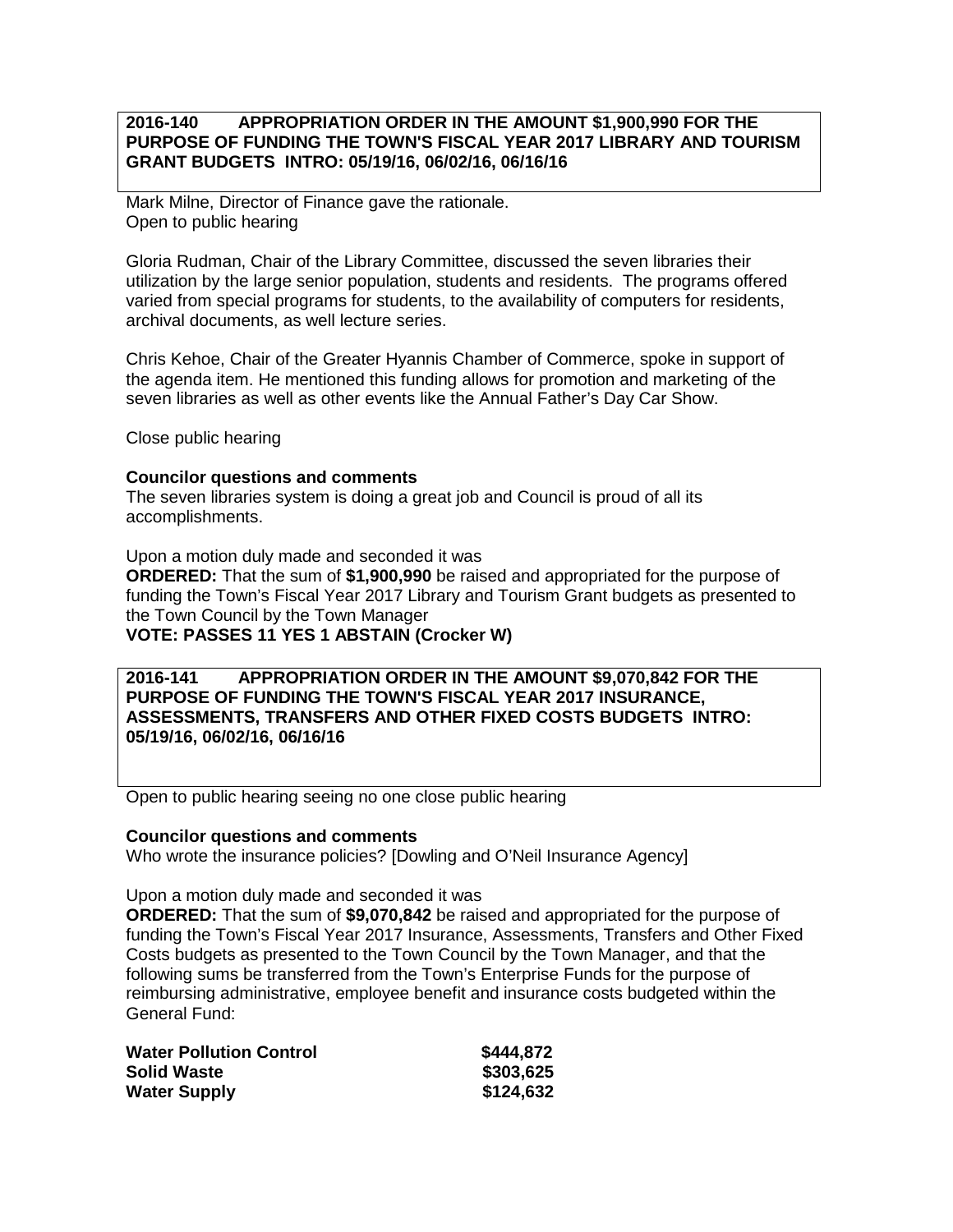| <b>Airport</b>     | \$817,344 |
|--------------------|-----------|
| <b>Golf Course</b> | \$250,000 |
| <b>Marinas</b>     | \$61,044  |
| <b>Sandy Neck</b>  | \$86,520  |

And further, that the sum of **\$1,500,000** be transferred from the General Fund reserves all for the purpose of funding the Town's Fiscal Year 2017 General Fund budget as presented to the Town Council by the Town Manager. **VOTE: PASSES 12 YES** 

**2016-142 PURSUANT TO THE PROVISIONS OF M. G. L. C. 44B § 6, FOR THE FISCAL YEAR ENDING JUNE 30, 2017, THE FOLLOWING SUMS OF THE ANNUAL REVENUES OF THE COMMUNITY PRESERVATION FUND BE SET ASIDE FOR FURTHER APPROPRIATION AND EXPENDITURE FOR THE FOLLOWING PURPOSES INTRO: 05/19/16, 06/02/16, 06/16/16** 

Mark Milne, Director of Finance, gave the rationale Open public hearing seeing no one close public hearing

#### **Councilor questions and comments**

What comprises the administrative expenses of \$150,000? [a part-time person, appraisals and other professional services as well as office supplies]

Upon a motion duly made and seconded it was

**ORDERED:** That, pursuant to the provisions of G. L. c. 44B § 6, for the Fiscal Year ending June 30, 2017, the following sums of the annual revenues of the Community Preservation Fund be set aside for further appropriation and expenditure for the following purposes: **\$393,660** for open space and recreation; **\$393,660** for historic resources; **\$393,660** for community housing; **\$418,896** for a budget reserve, and that the sum of **\$150,000** be appropriated from the annual revenues of the Community Preservation Fund for the administrative expenses the Community Preservation Committee, to be expended under the direction of the Town Manager, or the Community Preservation Committee with the prior approval of the Town Manager.

**VOTE: PASSES 12 YES** 

#### **2016-143 APPROPRIATION ORDER IN THE AMOUNT OF \$2,285,118 FOR THE PURPOSE OF PAYING THE FISCAL YEAR 2017 COMMUNITY PRESERVATION FUND DEBT SERVICE REQUIREMENTS INTRO: 05/19/16, 06/02/16, 06/16/16**

Mark Milne, Director of Finance, gave the rationale. Open public hearing seeing no one close public hearing

Upon a motion duly made and seconded it was

**ORDERED:** That the Town Council hereby appropriate **\$2,285,118** for the purpose of paying the Fiscal Year 2017 Community Preservation Fund debt service requirements, and to meet such appropriation, that **\$2,186,724** be provided from current year revenues of the Community Preservation Fund and that **\$98,394** be provided from the reserve for the historic preservation program within the Community Preservation Fund. **VOTE: PASSES 12 YES**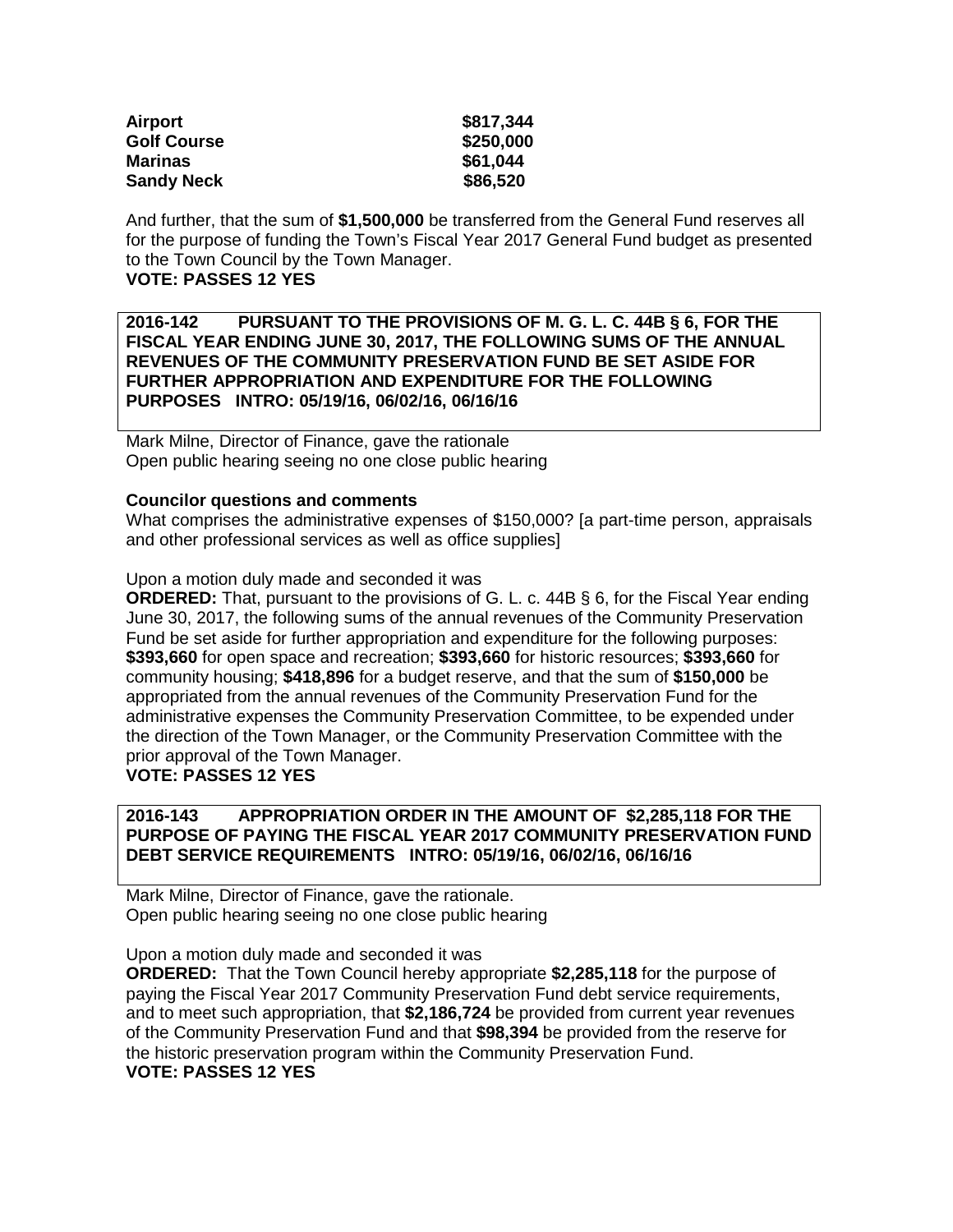# **2016-144 AUTHORIZING EXPENDITURE OF COMCAST LICENSING FEES FOR THE FUNDING OF THE PUBLIC, EDUCATIONAL AND GOVERNMENT (PEG) ACCESS CHANNELS INTRO: 05/19/16, 06/02/16, 06/16/16**

Mark Milne, Director of Finance, gave the rationale. Open public hearing seeing no one close public hearing

Upon a motion duly made and seconded it was

**RESOLVED:** That the Town Council hereby authorizes the Town Manager to expend funds for the Fiscal Year 2017 operation of Public, Educational and Government access channels from licensing fees provided in the cable licensing agreement with Comcast, as signed by the Town Manager on June 8, 2008.

**VOTE: PASSES 12 YES** 

#### **2016-145 REVOLVING FUNDS AUTHORIZATION ORDER INTRO: 05/19/16, 06/02/16, 06/16/16**

Mark Milne, Director of Finance, gave the rationale. He noted this agenda item was an authorization of resolve fund paid for by fees. Open public hearing seeing no one close public hearing

Upon a motion duly made and seconded it was

**ORDERED:** Pursuant to Chapter II, Article XVIII-A, Section 3 of the General Ordinances, the Town Council hereby authorizes the following revolving funds for FY 2017:

| <b>Fund</b>                             | <b>Revenue</b><br><b>Source</b>                                | Dept. Officer<br><b>Authorized To</b><br><b>Expend</b><br><b>Funds</b> | <b>Use of Fund</b>                                                                                  | <b>Total</b><br><b>Expenditur</b><br>e Limit FY<br>2017 |
|-----------------------------------------|----------------------------------------------------------------|------------------------------------------------------------------------|-----------------------------------------------------------------------------------------------------|---------------------------------------------------------|
| Classroom<br>Education<br>Fund          | Program<br>registration<br>fees                                | Senior<br><b>Services</b><br><b>Director</b>                           | Salaries, benefits,<br>expenses, contract services<br>to operate program                            | \$65,000                                                |
| Recreation<br>Program<br>Fund           | Program<br>registration<br>fees                                | Leisure<br><b>Services</b><br><b>Director</b>                          | Salaries, benefits,<br>expenses, contract services<br>to operate program                            | \$500,000                                               |
| <b>Shellfish</b><br>Propagation<br>Fund | Fees from<br>permits                                           | Natural<br><b>Resources</b><br>Director                                | Salaries, benefits,<br>expenses, contract<br>services, shellfish<br>equipment to operate<br>program | \$200,000                                               |
| <b>Building</b><br>Inspections<br>Fund  | Fees from<br>permits for<br>municipal &<br>private<br>projects | <b>Building</b><br>Commissioner                                        | Salaries, benefits,<br>expenses, contract services<br>to operate program                            | \$150,000                                               |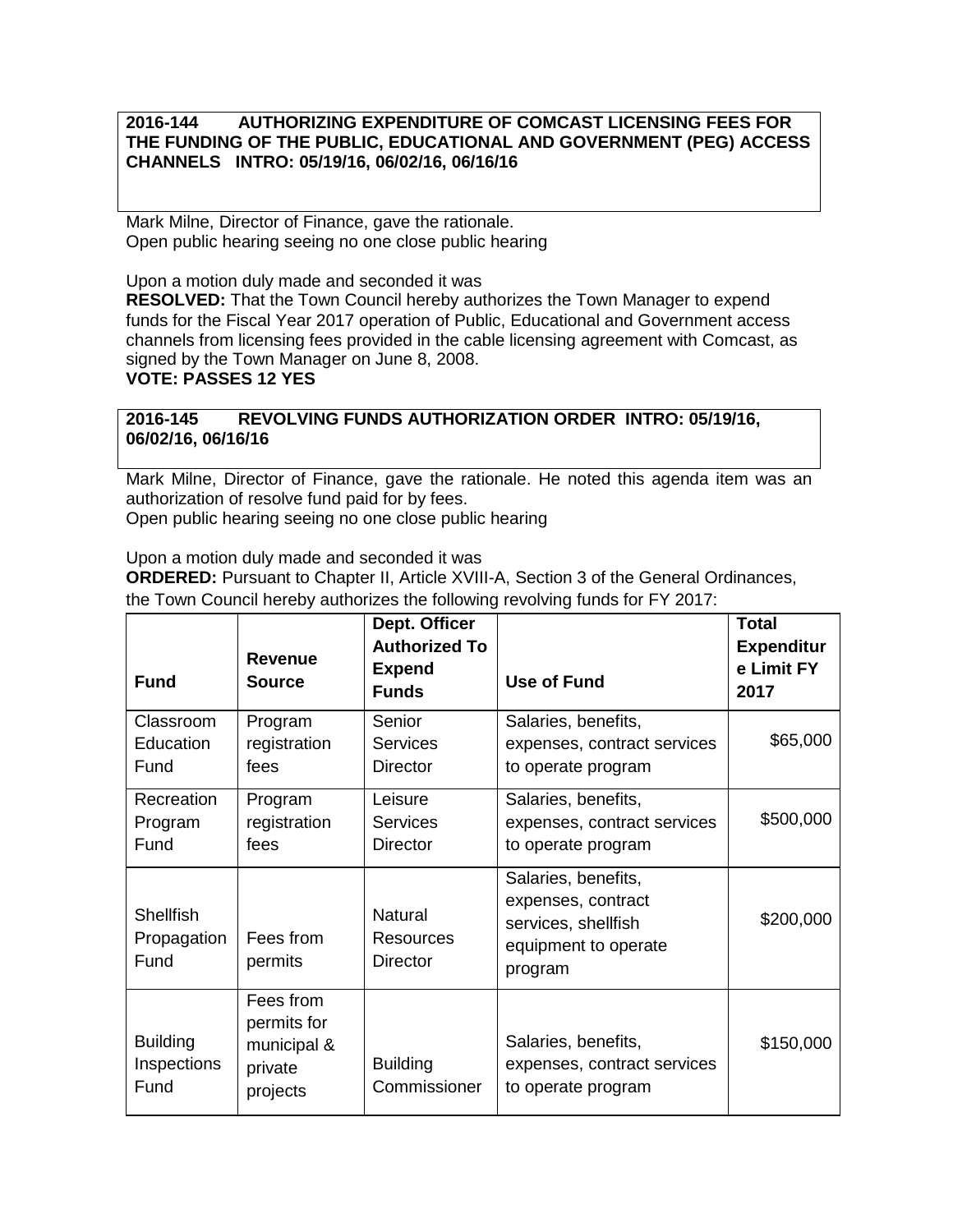| Consumer<br>Protection<br>Fund                  | Fees from<br>weights &<br>measures<br>services,                       | Director of<br>Regulatory<br><b>Services</b> | Salaries, benefits,<br>expenses, contract services<br>to operate program | \$350,000   |
|-------------------------------------------------|-----------------------------------------------------------------------|----------------------------------------------|--------------------------------------------------------------------------|-------------|
| Geographic<br>Information<br>Technology<br>Fund | Fees for GIS<br>maps &<br>reports                                     | Information<br>Technology<br><b>Director</b> | Salaries, benefits,<br>expenses, contract services<br>to operate program | \$10,000    |
| Arts and<br>Culture<br>Program<br>Fund          | Shanty<br>revenue, gifts<br>&<br>contributions<br>for arts<br>culture | Growth<br>Management<br><b>Director</b>      | Expenses related to arts<br>and culture program                          | \$50,000    |
|                                                 |                                                                       |                                              | Total                                                                    | \$1,325,000 |

**VOTE: PASSES 12 YES** 

# **2016-164 ACCEPTANCE OF A GIFT OF \$3,750 TO THE BARNSTABLE RECREATION DIVISION FROM STURGIS CHARTER PUBLIC SCHOOL FOR FENCING ALONG THE PLAYER BENCHES AT LOPES FIELD INTRO: 06/16/16**

Lynne Poyant, Director of Community Services, gave the rationale. Open public hearing seeing no one close public hearing

Upon a motion duly made and seconded it was **RESOLVED:** That the Town of Barnstable hereby accepts a gift of **\$3,750** from Sturgis Charter Public School for fencing along the player benches at Lopes Field. **VOTE: PASSES 12 YES** 

*Reorder the agenda items to take agenda item 2016-166 after 2016-164. Agenda item 2016 – 165 will be taken after the Executive Session regarding strategy sessions under M.G.L. c. 30a.*

#### **2016-166 AMENDING THE CODE PART I GENERAL ORDINANCES, CHAPTER 240 ZONING OF THE TOWN OF BARNSTABLE TO INCLUDE A HYANNIS PARKING OVERLAY DISTRICT INTRO: 06/16/16**

Upon a motion duly made and seconded it was **ORDERED:** That Code of the Town of Barnstable, Part I General Ordinances, Chapter 240 Zoning be amended as follows: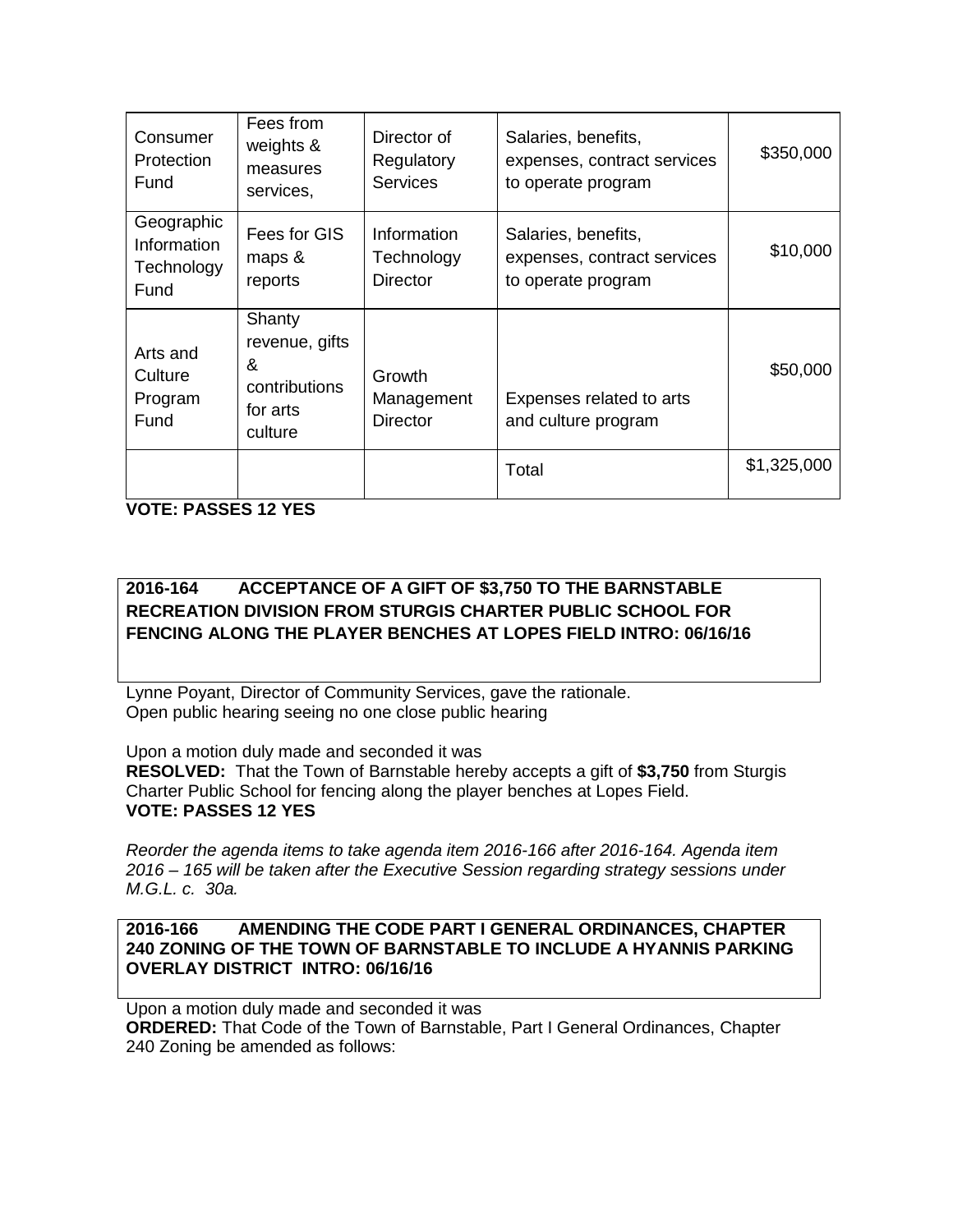#### **SECTION 1**

By amending Section 240-6 the Zoning Map, to create a new overlay zoning district known as "Hyannis Parking Overlay District" which includes the area shown on the reference map entitled "Hyannis Parking Overlay District", dated November 30, 2015, prepared by the Town of Barnstable GIS Department.

# **SECTION 2**

By amending Section 240-5, Establishment of Districts, by adding under the heading "Overlay Districts" the term "Hyannis Parking Overlay District"

# **SECTION 3**

Re-numerate sections as follows: 240-24.1.10 to 240-24.1.11 240-24.1.11 to 240-24.1.12 240-24.1.12 to 240-24.1.13

#### SECTION 4

These amendments are adopted pursuant to and in furtherance of the provisions of Chapter 240, Article II of the Zoning Ordinance, Section 240-24.10, Hyannis Parking Overlay District

# **240-24.1.10 Hyannis Parking Overlay District (HPOD)**

#### **240-24.1.10 Purposes and Intent.**

- A. This section allows as of right permitting for land located south of Main Street in Hyannis which land has some legal pre-existing nonconforming status or was licensed as of May 1, 2014 as an open air parking lot involving the temporary storage of vehicles. The scope of such uses would otherwise have to be clarified through a quasi-judicial or regulatory process. The purpose of this section is to:
	- (1) Clarify this land use and create as of right permitting for land now used as open air parking lots and located south of Main Street in Hyannis;
	- (2) Protect the safety of the users of the lot and the general public through site development standards providing constant access for emergency responders;
	- (3) Ensure safe access to structures for emergency responders;
	- (4) Protect adjacent property from nuisance which may result from the operation of cars and parking off streets;
	- (5) Enhance and protect the visual quality of the Hyannis harbor area;
	- (6) Reduce congestion on lot access streets which also serve residential areas; and
	- (7) Contribute to traffic safety by ensuring orderly access to and egress from such lots.

#### **240-24.1.10.2 Relationship to underlying districts and regulations.**

A. The Hyannis Parking Overlay District (HPOD) shall overlay all underlying districts so that any parcel of land lying in the HPOD shall also lie in the zoning district or districts in which it is otherwise classified by this chapter.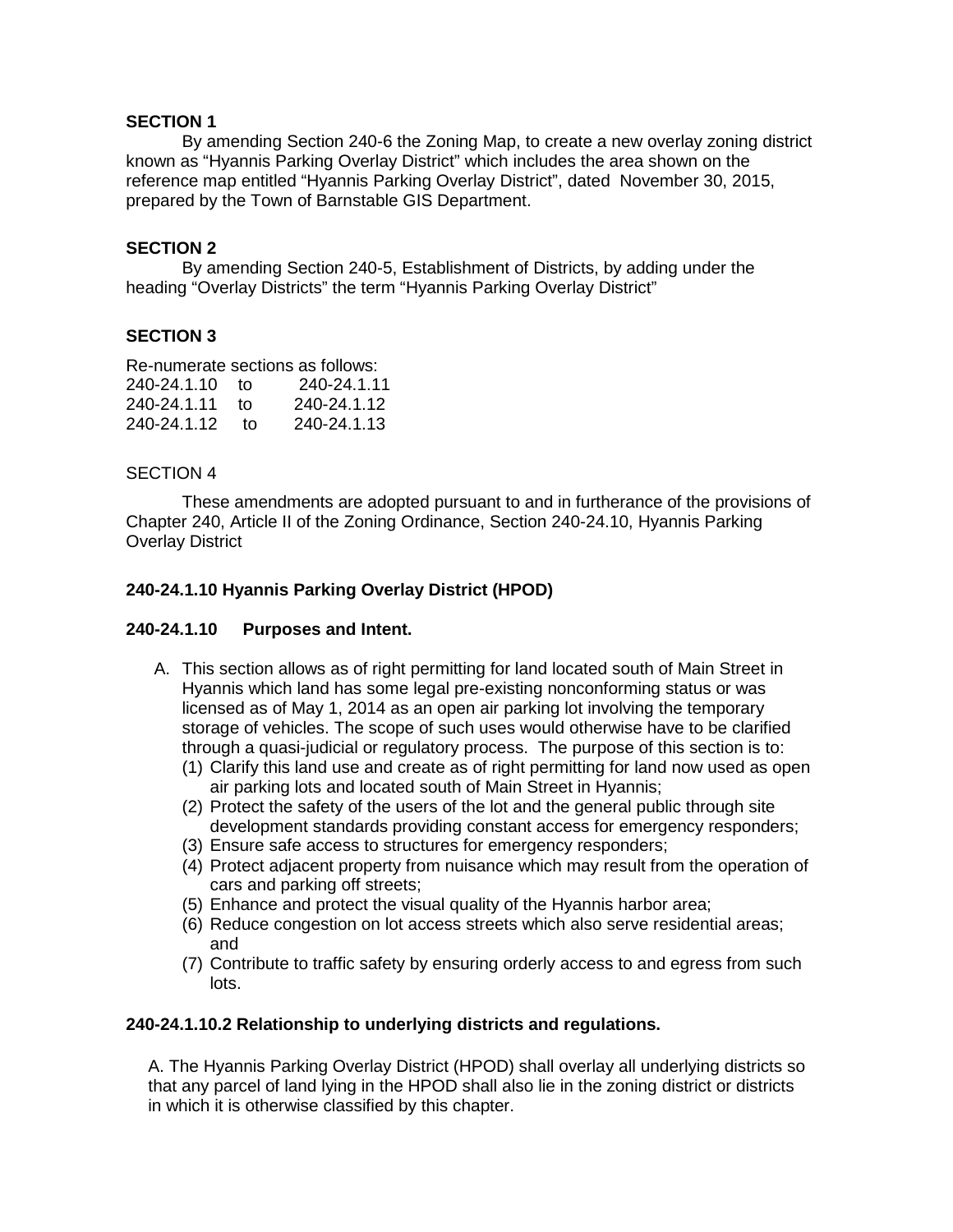B. All regulations of the underlying zoning district(s) shall apply within the HPOD to the extent that they are not inconsistent with the specific provisions of this section 240- 24.10. To the extent the provisions of this section 240-24.10 are in conflict with or are inconsistent with other provisions of this chapter, the provisions of this section 240- 24.10 shall govern and prevail even if such other provisions are more restrictive than those set forth in this section 240-24.10.

#### **240-24.1.10.3 Definitions**

**Aisle** - An aisle is that portion of the Commercial Surface Parking Lot circulation area providing safe and constant access for emergency responders and access to parking spaces for lot patrons. Aisle area is calculated exclusive of any other area on the lot such as driveway, parking stalls, and attendant areas.

**Commercial Surface Parking Lot** - The commercial parking of vehicles where parking is a principal use on the property. Commercial surface parking lots shall not include structures, fully or partially enclosed, that accommodate vehicle parking spaces. Noncommercial trucks, vans and other vehicles not exceeding 7.5 feet may use a Commercial Surface Parking Lot.

**Emergency Access Aisles and Fire Lanes –** Aisles, unobstructed at all times, for the safe and immediate access of emergency response vehicles. At no time shall any portion of a designated Emergency Access Aisle be used for parking or storing vehicles for any length of time no matter how short.

**Kiosk –** A structure, which may be temporary or seasonal, located on the Commercial Surface Parking Lot from which parking transactions are conducted.

**Parking Attendant** – An employee of the Commercial Surface Parking Lot available to customers to park and retrieve vehicles within the licensed lot.

**Remote Parking Sites –** Sites accommodating excess parking for HPOD parking lots that are located in another area of Hyannis where such parking use is allowed. Such remote parking lots shall be permitted and licensed only in connection with the HPOD parking lot.

**Second Principal Use –** A second principal use, lawfully permitted and established at the time of the adoption of this ordinance, may share a parcel with a Commercial Surface Parking Lot.

**Stacked Parking:** Parking of vehicles in a line or stack that may be up to three vehicles deep at a Commercial Surface Parking Lot. The lot operator shall have an attendant present to move vehicles out of the stack at all times that the lot is open for vehicle pick-up by vehicle owners.

#### **240-24.1.10.4 Permitted Uses**

A. Principle Uses. Commercial Surface Parking Lot

#### **240-24.1.10.5 Site Development Standards**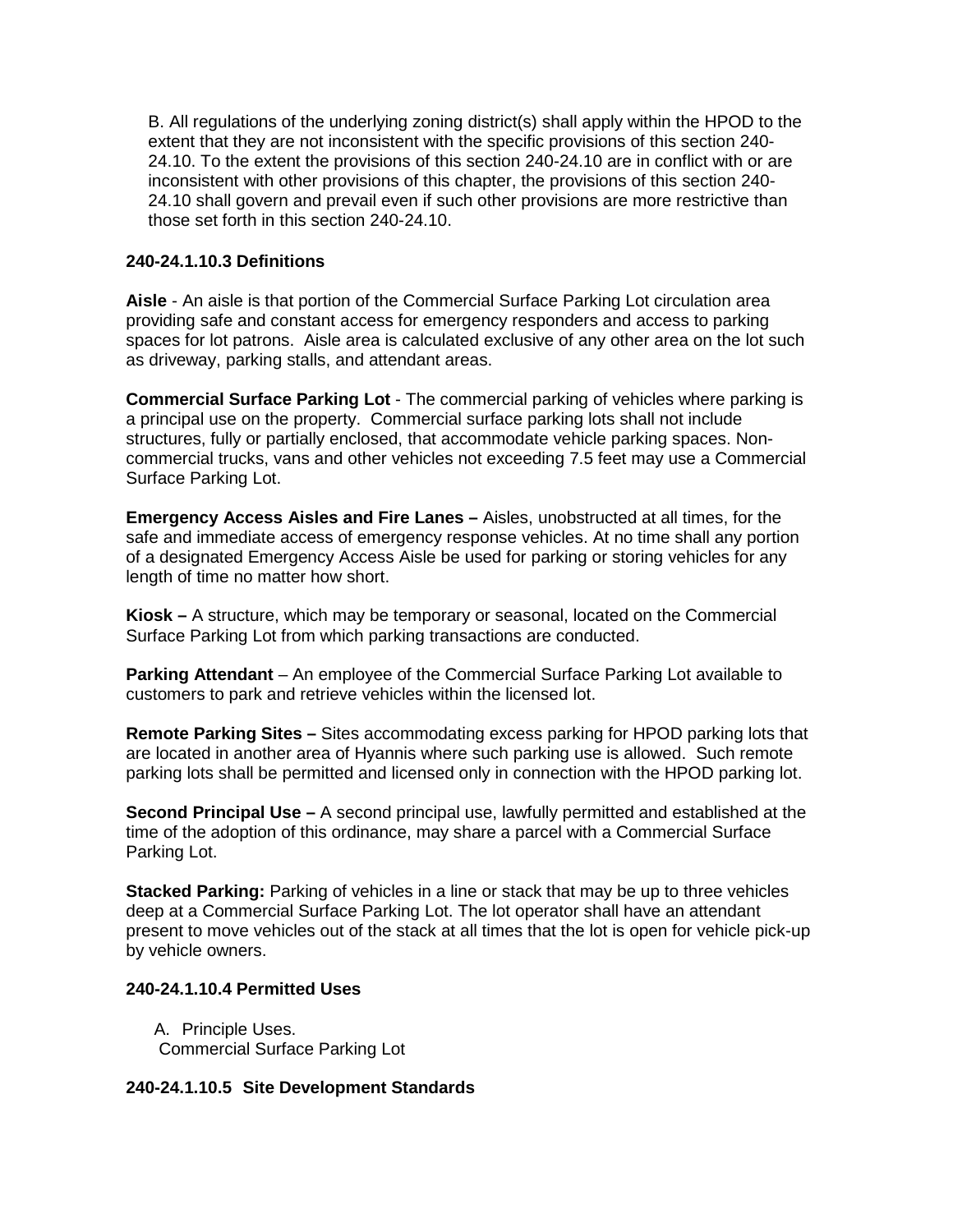# **(A) Access Management**

- (1) Entrance and exit driveways shall be a minimum of fourteen (14) feet wide for one-way use only and a minimum of twenty (20) feet wide for two-way use and shall be delineated.
- (2) Driveways shall be located so as to minimize conflict with traffic on public streets and where good visibility and sight distances are available to observe approaching pedestrian and vehicular traffic.

# (B) **Parking Spaces**

# (1) **Computation**

- **(a)** Within the property boundaries the number of parking spaces is limited only by the required dimensions for parking spaces, aisles, emergency access aisles, and fire lanes.
- (b) Where another principal use, lawfully permitted and established at the time of the adoption of this ordinance, is located on the same parcel as the Commercial Surface Parking Lot the number of parking spaces required to support that use shall be deducted from the number of spaces for the Commercial Surface Parking Lot use; provided that the number of Commercial Surface Parking spaces shall not exceed the number determined as of the effective date of this ordinance, even if any other principal use is subsequently discontinued.
- (c) Where another principal use not located on the same parcel as the Commercial Surface Parking Lot uses some of the Lot's spaces as shared parking for the off lot use, those spaces shall be deducted from the zoning and licensing number of spaces for the Commercial Surface Parking Lot; provided that the number of Commercial Surface Parking spaces shall not exceed the number determined as of the effective date of this ordinance, even if any shared parking use is subsequently discontinued.
- (d) Up to 10% of parking spaces may be designed for and allocated to compact spaces.
	- (e) Parking facilities shall provide specially designated parking spaces according to 521 CMR the Architectural Access Board.

# **(2)Dimensions**

- (a) Non-compact spaces 9' X 18'
- (b) Compact spaces 6' x 14'

# **(3)Demarcation**

- (a)The lot owner shall submit to the Building Commissioner a plan of the Commercial Surface Parking lot drawn and stamped by a Registered Professional Land Surveyor, known as the "record parking plan." Any changes to the lot boundaries or internal configuration shall require that a new record parking plan be prepared and filed in the same manner. All property lines and Emergency Access Aisles and Fire Lanes shall be marked as shown on the record parking plan. In addition to showing the number of spaces that can be accommodated according to the dimensions herein, such plan shall depict demarcations for emergency access aisles through a method permanently affixed to the ground and approved by the Building Commissioner and Fire Safety Official.
	- (b) Wheel stops and/or striping shall be installed and maintained to mark each permitted parking space. Stacked parking spaces shall be marked using ground mounted delineators or other demarcation.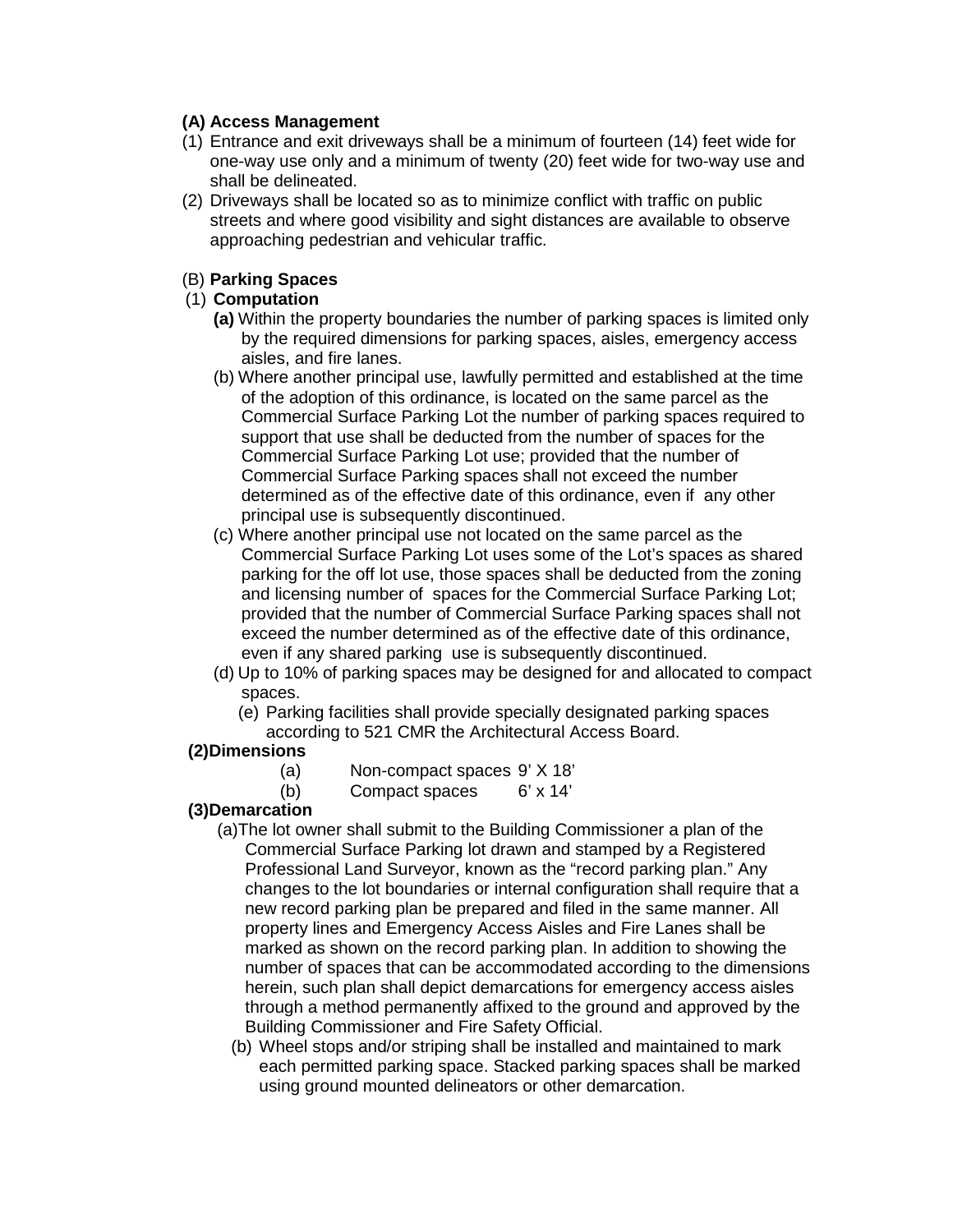(c) Property boundaries for properties abutting other separately owned properties shall be marked with fencing or other means as may be approved by the Building Commissioner.

# **B. Stacked Parking**

- (1) Stacked parking in compliance with Section 240-24.10.4 B. may be permitted subject to the approval of the Building Commissioner and the Fire Safety Official.
- (2) Lots using stacked parking configurations shall have a full-time attendant supervising the lot and to enable owner access to vehicles at all times.

# **C. Aisle Width**

- (1) Unless otherwise provided for in this section, parking lots shall be designed so that each motor vehicle is able to proceed to and from the parking space provided without requiring the moving of any other motor vehicle.
- (2) All angle parking shall have one way circulation with an aisle width of at least 14 feet.
- (3) Fire lanes and emergency access aisles shall be provided as required by the Building Commissioner and the Fire Safety Official.

# **D. Lot Circulation**

(1)Dead end aisles including but not limited to emergency access aisles, and fire lanes are prohibited.

# **E. Landscaping and Fencing**

- (1) Parking [lots](http://ww2.cityofpasadena.net/zoning/P-8.html#LOT) shall install perimeter landscaping area along street frontages.
- (2) Fencing other than split rail fencing is prohibited.
- **F. Lighting -** Lighting shall not cause glare for motorists, pedestrians or neighboring premises. Full cut-off light fixtures shall be used in which no more than 2.5% of the total output is emitted at 90° from the vertical pole or building wall on which it is mounted.
- **G. Signage –** Signage provisions rely on the requirements of the underlying zoning district or on rights that may be vested in the property as determined by the Building Commissioner.

# **H. Accessory Structures**

- (1) Parking Lot Kiosk A kiosk for parking lot attendants and/or business needs may be allowed. Kiosks are typically located at the main entrance(s) to or exit(s) from the lot. Each kiosk shall not exceed 150 SF in gross floor area and shall be located so as not to interfere with fire lanes, emergency access aisles, or site circulation. Kiosks shall include temporary sanitary facilities for employees. In no case shall the temporary sanitary facility be visible from any public way. Such structures shall be subject to applicable code or other permitting requirements and shall not host other principal or accessory uses such as retail without the required approvals.
- (2) Trash receptacles all lots shall provide accommodations for client and employee trash. Trash receptacles and/or dumpsters shall be located near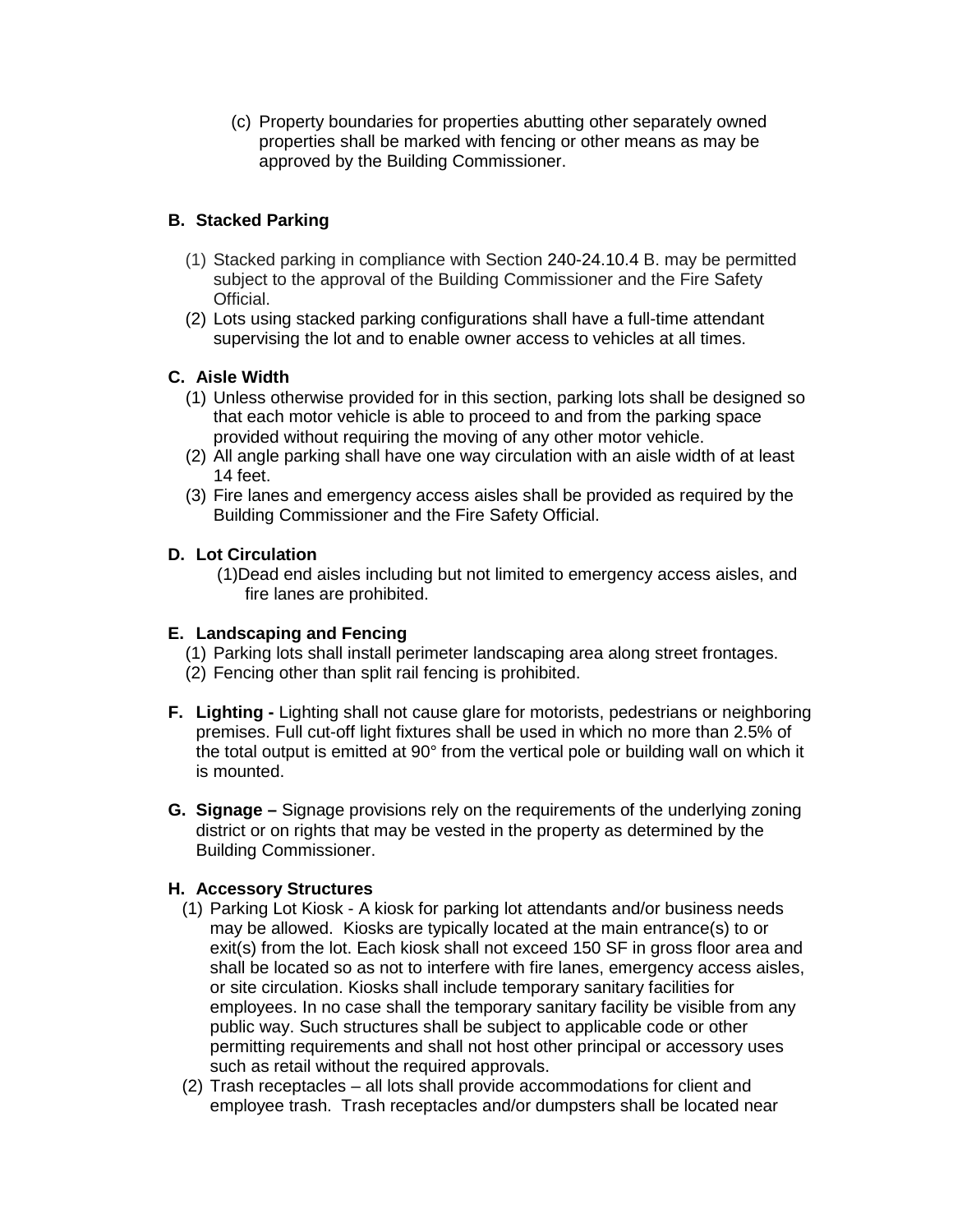each Parking Lot Kiosk as may be required by the Building Commissioner and the Fire Safety Official. In no case shall the receptacles be visible from any public way.

# **Section 5**

Amend Section 240-51 Location of Parking Spaces by deleting the words *,"except that in the MA-1 Business District, parking spaces may be located on another lot within 500 feet of the use, provided that no parking lot shall be created by the demolition of buildings within the MA-2 Business District, OR Office Residential District, or buildings with frontage on Main Street in the MA-1 Business District"* from existing Section 240-51: By re-numerating Section 240-51 to Section 240-51 A, and By adding new Section 240-51 B. as follows:

# **Section 240-51 Location of Parking Spaces**

- A. All off-street parking spaces required by this article shall be located on the same lot as the use for which such spaces are required, except that in nonresidential districts, parking spaces may be located on another lot within 300 feet of, and in the same zoning district as, the use for which such spaces are required.
- B. Parking facilities, including those governed by Sections 240-24.1.11 (as renumerated herein). Site Development Standards Subsection A.(4) [4] [d] and Section 240-24.1.10 Hyannis Parking Overlay District may operate parking lots in other locations and propose shuttle service to transport patrons from these remote lots to their desired destination. Such proposals shall be subject to Site Plan Review.

# **Section 6**

Amend Section 240-128 Definitions by adding the following definition:

**Shuttle Service –** Use of a multi-passenger vehicle to shuttle parking lot patrons between remote parking lots, parking facilities, and transportation terminals. **VOTE: refer to Joint Public Hearing with Planning Board on 07/21/2016 - unanimous** 

**2016-167 APPROPRIATION ORDER IN THE AMOUNT OF \$6,425.00 COMMUNITY PRESERVATION FUNDS FOR SOUTH CONGREGATIONAL CHURCH, CENTERVILLE HISTORICAL BURYING GROUND, 565 MAIN STREET, CENTERVILLE, MA PRESERVATION, RESTORATION AND CONSERVATION INTRO: 06-16-16**

Upon a motion duly made and seconded it was

**ORDERED**: That pursuant to the provisions of the Community Preservation Act, G.L. c.44B, the sum of Six Thousand Four Hundred Twenty-Five and NO/100 **(\$6,425.00)** Dollars be appropriated and transferred from the amount set aside in the Community Preservation Fund, for a grant to South Congregational Church for the professional preservation, restoration and conservation of 33 of 140 church burying ground headstones most in need; and that the Town Manager is authorized to contract for and expend the appropriation made available and execute and record documents on behalf of the Town for this purpose, subject to the oversight by the Community Preservation Committee.

**VOTE: refer to Public Hearing on 07/21/2016 – unanimous**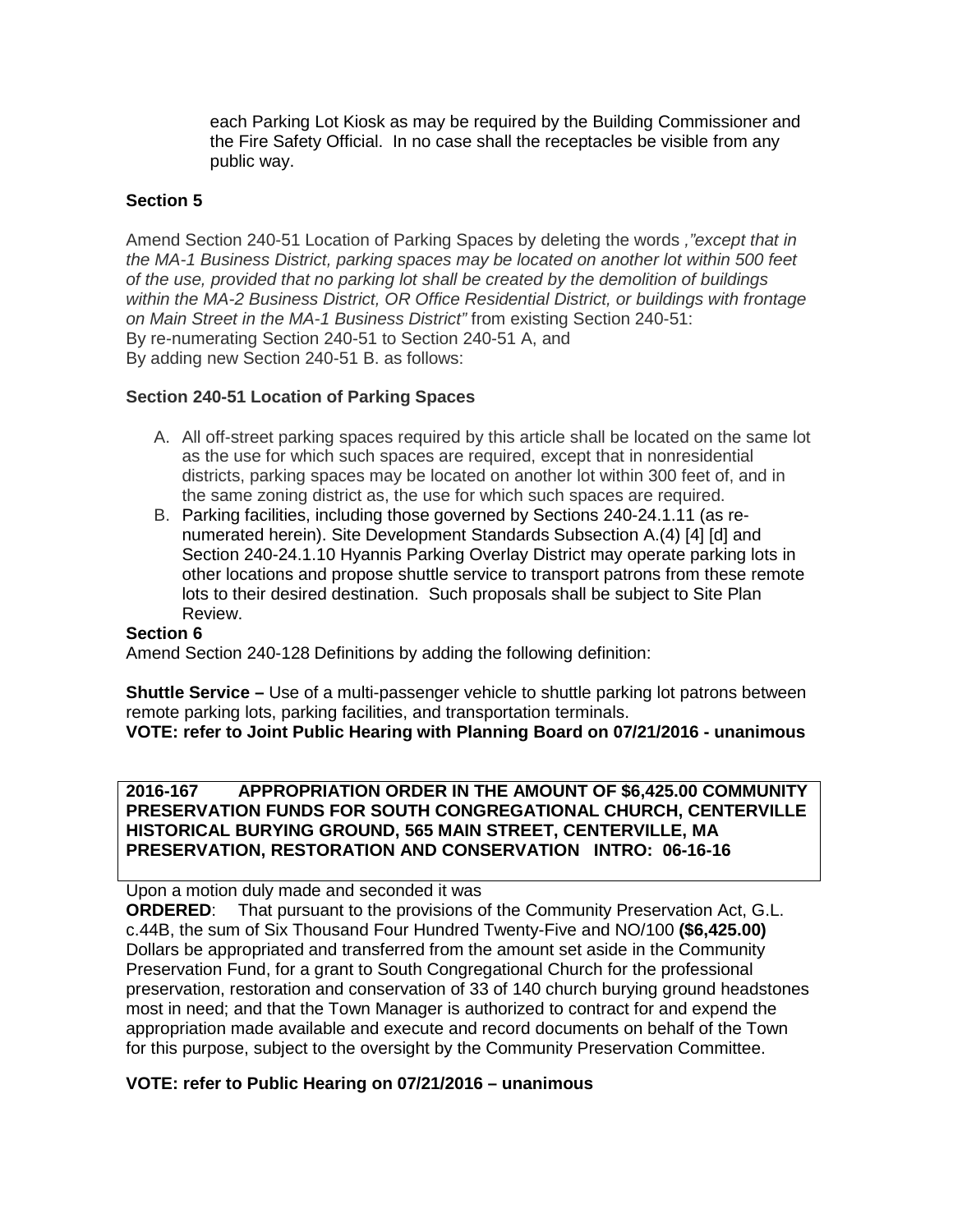### **2016-168 APPROPRIATION ORDER \$125,000 COMMUNITY PRESERVATION FUNDS FOR PROPOSED BARNSTABLE LITTLE LEAGUE BASEBALL FIELD FENWAY CAPE COD, 165 BEARSE'S WAY, HYANNIS INTRO: 06/16/16**

Upon a motion duly made and seconded it was

**ORDERED**: That pursuant to the provisions of the Community Preservation Act, G.L. c.44B, the sum of One Hundred Twenty-Five Thousand and NO/100 **(\$125,000.00)** Dollars be appropriated and transferred from the amount set aside in the Community Preservation Fund for a grant to Barnstable Little League to help support the construction of a new regulation Little League field for their 6-8 year old instructional Farm League children located at the Lyndon Paul Lorusso Baseball Complex on Bearse's Way, Hyannis **(Fencing needs to be open (chain link, etc.)**; and that the Town Manager is authorized to contract for and expend the appropriation made available and execute and record documents on behalf of the Town for this purpose, subject to the oversight by the Community Preservation Committee.

**VOTE: refer to Public Hearing on 07/21/2016 – unanimous**

**2016-169 APPROPRIATION ORDER IN THE AMOUNT OF \$200,000.00 COMMUNITY PRESERVATION FUNDS FOR HABITAT FOR HUMANITY OF CAPE COD AFFORDABLE HOUSING, 536 RIVER ROAD, MARSTONS MILLS, MA INTRO: 06/16/16** 

Upon a motion duly made and seconded it was

**ORDERED:** That, pursuant to the provisions of the Community Preservation Act, G.L. c. 44B, the sum of Two Hundred Thousand and NO/100 **(\$200,000.00)** Dollars be appropriated and transferred from the amount set aside for community resources in the Community Preservation Fund, for a grant to Habitat for Humanity, Inc. for the acquisition, creation and support of up to four single-family, 3 bedroom homes in a proposed new Habitat neighborhood of affordable homes on a 5.9 acre locus at 536 River Road, Marstons Mills, MA; and that the Town Manager is authorized to contract for and expend the appropriation made available and execute and record documents on behalf of the Town for this purpose to be secured by grant agreements, regulatory agreements, deed riders, title insurance policies, notes and mortgages, subject to the oversight of the Community Preservation Committee.

**VOTE: refer to Public Hearing on 07/21/2016 – unanimous**

**2016-170 APPROPRIATION ORDER IN THE AMOUNT OF \$68,035.00 COMMUNITY PRESERVATION FUNDS FOR COTUIT LIBRARY ASSOCIATION (GATEWAY II ACCESSIBILITY PROJECT) , 871 MAIN STREET, COTUIT, MA INTRO: 06/16/16** 

Upon a motion duly made and seconded it was

**ORDERED**: That pursuant to the provisions of the Community Preservation Act, G.L. c.44B, the sum of Sixty Eight Thousand Thirty-Five and NO/100 **(\$68,035.00)** Dollars be appropriated and transferred from the amount set aside in the Community Preservation Fund representing a portion of the total cost of **\$215,147.00,** for a grant to the Cotuit Library Association for the restoration of a chimney; installation of an American Disability Act (ADA) complaint Garaventa Genesis Vertical Lift; ADA complaint access, and ADA complaint restrooms.; and that the Town Manager is authorized to contract for and expend the appropriation made available and execute and record documents on behalf of the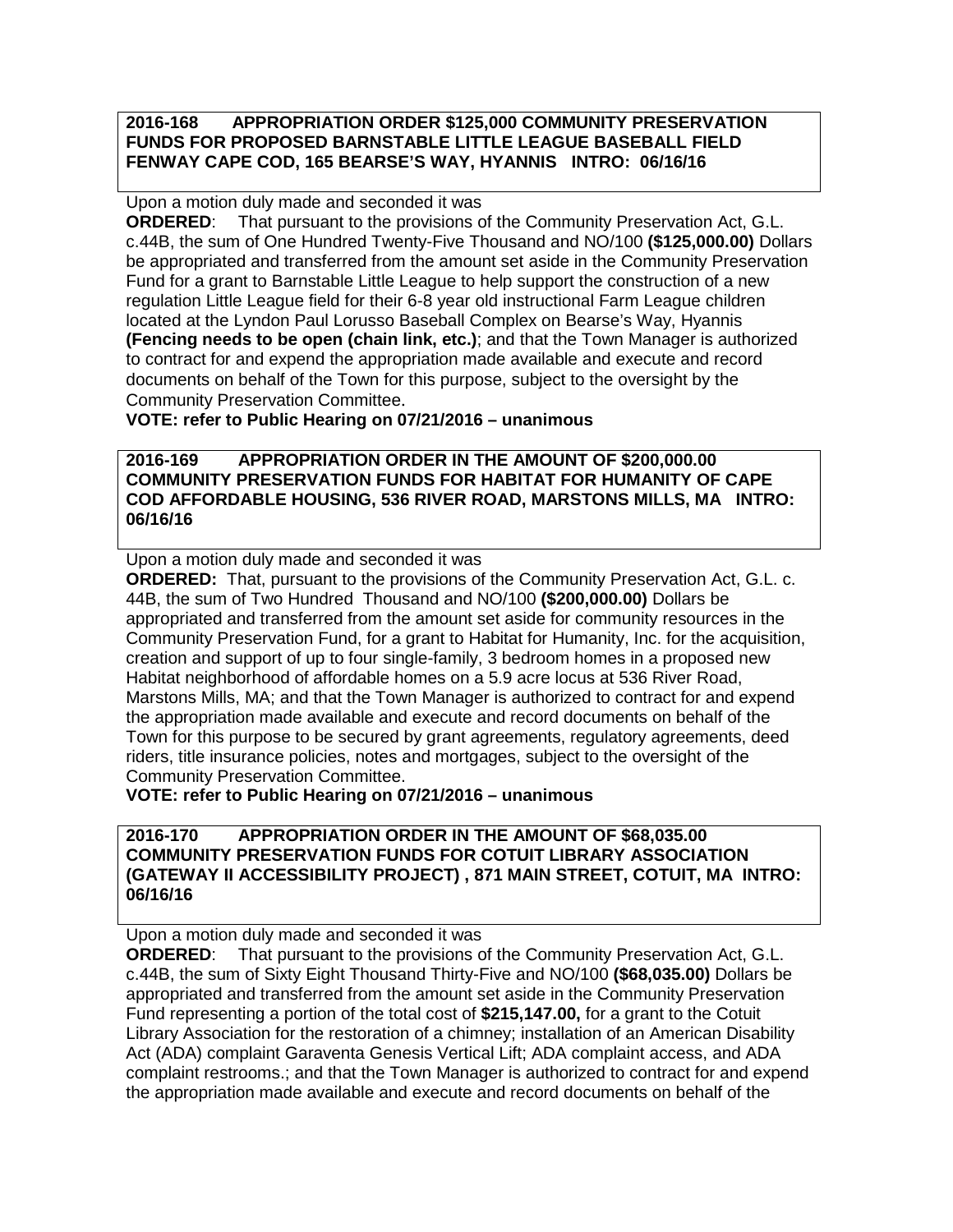Town for this purpose, subject to the oversight by the Community Preservation Committee **VOTE: refer to Public Hearing on 07/21/2016 – unanimous**

# **2016-171 APPROPRIATION ORDER IN THE AMOUNT OF \$137,528 COMMUNITY PRESERVATION FUNDS FOR TOWN-WIDE COMPREHENSIVE RECREATION FIELDS EVALUATION INTRO: 06/16/16**

Upon a motion duly made and seconded it was

**ORDERED:** That pursuant to the provisions of the Community Preservation Act, G.L. c.44B, the sum of One Hundred Thirty-Seven Thousand Five Hundred Twenty-Eight and NO/100 **(\$137,528.00)** Dollars be appropriated and transferred from the amount set aside in the Community Preservation Fund for open space for the acquisition, creation, rehabilitation and restoration of land for active recreational use; and that the Town Manager is authorized to contract for and expend the amount appropriated under the direction of the Department of Public Works for a Twenty (20) year strategic plan to determine the needs for outdoor active recreation, the types of outdoor facilities suitable to meet the needs, the relationship of current outdoor facilities to the projected needs, and the types of any future land acquisitions desirable to meet the projected needs, subject to oversight by the Community Preservation Committee.

**VOTE: refer to Public Hearing on 07/21/2016 – unanimous**

Upon a motion duly made and seconded it was VOTED to go into Executive Session under M.G.L. c. 30A, § 21 (2) to conduct a strategy session in preparation for negotiations with Mark Ells (non-union personnel) and/or to conduct contract negotiations with Mark Ells (non-union personnel) and return to open session to ratify agenda item 2016-165. **VOTE: ROLL CALL - PASSES 12 YES (9:46 P.M.)**

# **2016-165 APPROVAL OF A CONTRACT FOR MARK S. ELLS AS THE BARNSTABLE TOWN MANAGER, AND ITS EXECUTION INTRO: 06/16/16**

Upon a motion duly made and seconded it was

**RESOLVED:** That the Town Council approves a contract for Mark S. Ells to serve as Town Manager and authorizes the Council President to sign on behalf of the Council and the Town of Barnstable.

# **VOTE: ROLL CALL- PASSES 12 YES**

Upon a motion duly made and seconded it was VOTED to go into Executive Session under M.G.L. c. 30A, § 21 (2) to discuss strategy with respect to potential litigation against Barnstable County involving contamination to Hyannis wells from the Barnstable County Fire Training Academy, and not to reconvene in open session following the conclusion of the Executive Sessions.

**VOTE: ROLL CALL - PASSES 12 YES (9:52 P.M.)**

Upon a motion duly made and seconded it was

# **ADJOURNMENT:**

Upon a motion duly made and seconded it was **VOTED to adjourn:** 

**Adjourned at 9:52 PM**